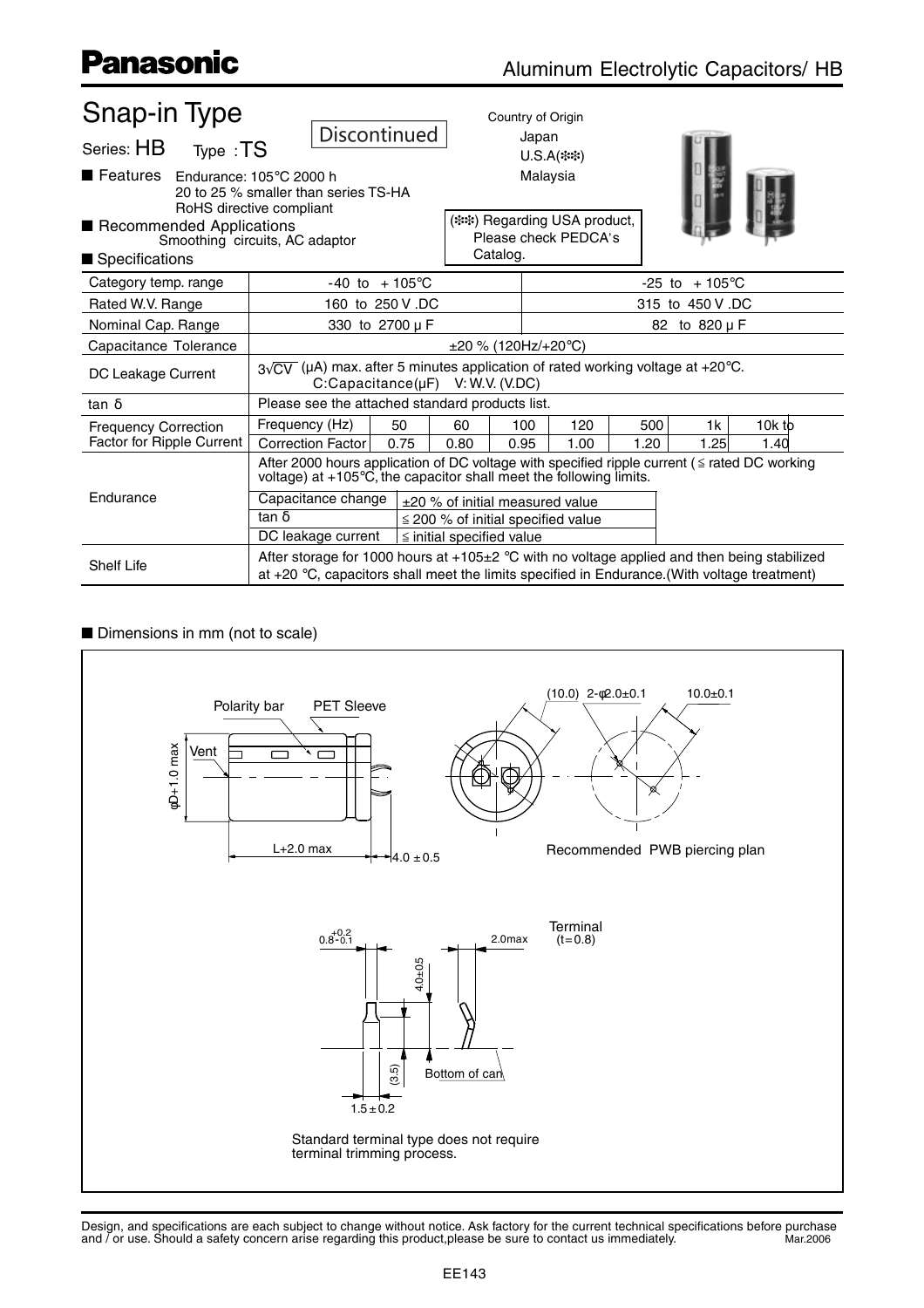| <b>Discontinued</b><br>Standard Products |                              |              |                |                                                         |                                             |                                                                        |                   |
|------------------------------------------|------------------------------|--------------|----------------|---------------------------------------------------------|---------------------------------------------|------------------------------------------------------------------------|-------------------|
|                                          |                              | Case size    |                | Specification                                           |                                             | Part No.                                                               | Min.PackagingQ'ty |
| W.V.<br>(V)                              | Cap.<br>$(\pm 20\%)$<br>(µF) | Dia.<br>(mm) | Length<br>(mm) | Ripple<br>current<br>(120Hz)<br>$(+105^{\circ}C)$<br>A) | $tan \delta$<br>(120Hz)<br>$(+20^{\circ}C)$ | PET Sleeve<br><b>Terminal Length</b><br>4.0mm<br>(Without P.V.C.plate) | (pcs)             |
|                                          | 470                          | 22           | 30             | 1.4                                                     | 0.15                                        | ECEC2CB471BJ                                                           | 200               |
|                                          | 560                          | 22           | 35             | 1.5                                                     | 0.15                                        | ECEC2CB561BJ                                                           | 200               |
|                                          | 680                          | 22           | 40             | 1.7                                                     | 0.15                                        | ECEC2CB681BJ                                                           | 200               |
|                                          |                              | 25           | 30             | 1.7                                                     | 0.15                                        | ECEC2CB681CJ                                                           | 200               |
|                                          | 820                          | 22           | 45             | 2.0                                                     | 0.15                                        | ECEC2CB821BJ                                                           | 200               |
|                                          |                              | 25           | 35             | 2.0                                                     | 0.15                                        | ECEC2CB821CJ                                                           | 200               |
|                                          |                              | 22           | 50             | 2.2                                                     | 0.15                                        | ECEC2CB102BJ                                                           | 200               |
|                                          | 1000                         | 25           | 40             | 2.2                                                     | 0.15                                        | ECEC2CB102CJ                                                           | 200               |
|                                          |                              | 30           | 30             | 2.2                                                     | 0.15                                        | ECEC2CB102DJ                                                           | 200               |
| 160                                      |                              | 35           | 25             | 2.2                                                     | 0.15                                        | ECEC2CB102EJ                                                           | 200               |
|                                          |                              | 25           | 45             | 2.3                                                     | 0.15                                        | ECEC2CB122CJ                                                           | 200               |
|                                          | 1200                         | 30           | 35             | 2.3                                                     | 0.15                                        | ECEC2CB122DJ                                                           | 100               |
|                                          |                              | 35           | 30             | 2.3                                                     | 0.15                                        | ECEC2CB122EJ                                                           | 200               |
|                                          | 1500                         | 30           | 40             | 2.5                                                     | 0.15                                        | ECEC2CB152DJ                                                           | 100               |
|                                          |                              | 35           | 30             | 2.5                                                     | 0.15                                        | ECEC2CB152EJ                                                           | 200               |
|                                          | 1800                         | 30           | 45             | 2.7                                                     | 0.15                                        | ECEC2CB182DJ                                                           | 100               |
|                                          |                              | 35           | 35             | 2.7                                                     | 0.15                                        | ECEC2CB182EJ                                                           | 100               |
|                                          | 2200                         | 35           | 45             | 2.9                                                     | 0.15                                        | ECEC2CB222EJ                                                           | 100               |
|                                          | 2700                         | 35           | 50             | 3.1                                                     | 0.15                                        | ECEC2CB272EJ                                                           | 100               |
|                                          | 560                          | 25           | 30             | 1.5                                                     | 0.15                                        | ECEC2PB561CJ                                                           | 200               |
|                                          | 680                          | 22           | 45             | 1.7                                                     | 0.15                                        | ECEC2PB681BJ                                                           | 200               |
|                                          | 820                          | 25           | 35             | 1.7                                                     | 0.15                                        | ECEC2PB681CJ                                                           | 200               |
|                                          |                              | 22           | 50             | 2.0                                                     | 0.15                                        | ECEC2PB821BJ                                                           | 200               |
|                                          |                              | 25           | 40             | 2.0                                                     | 0.15                                        | ECEC2PB821CJ                                                           | 200               |
|                                          | 1000                         | 30           | 30             | 2.0                                                     | 0.15                                        | ECEC2PB821DJ                                                           | 200               |
| 180                                      |                              | 25           | 45             | 2.2                                                     | 0.15                                        | ECEC2PB102CJ                                                           | 200               |
|                                          |                              | 30           | 35             | 2.2                                                     | 0.15                                        | ECEC2PB102DJ                                                           | 100               |
|                                          | 1200<br>1500                 | 25           | 50             | 2.3                                                     | 0.15                                        | ECEC2PB122CJ                                                           | 200               |
|                                          |                              | 30           | 40             | 2.3                                                     | 0.15                                        | ECEC2PB122DJ                                                           | 100               |
|                                          |                              | 35           | 30             | 2.3                                                     | 0.15                                        | ECEC2PB122EJ                                                           | 200               |
|                                          |                              | 30           | 45<br>35       | 2.5                                                     | 0.15                                        | ECEC2PB152DJ                                                           | 100<br>100        |
|                                          | 390                          | 35<br>22     | 30             | 2.5                                                     | 0.15                                        | ECEC2PB152EJ<br>ECEC2DB391BJ                                           | 200               |
| 200                                      |                              | 25           | 25             | 1.3<br>1.3                                              | 0.15<br>0.15                                | ECEC2DB391CJ                                                           | 200               |
|                                          | 470                          | 22           | 35             | 1.4                                                     | 0.15                                        | ECEC2DB471BJ                                                           | 200               |
|                                          |                              | 25           | 30             | 1.4                                                     | 0.15                                        | ECEC2DB471CJ                                                           | 200               |
|                                          |                              | 22           | 40             | 1.5                                                     | 0.15                                        | ECEC2DB561BJ                                                           | 200               |
|                                          | 560                          | 25           | 30             | 1.5                                                     | 0.15                                        | ECEC2DB561CJ                                                           | 200               |
|                                          |                              | 30           | 25             | 1.5                                                     | 0.15                                        | ECEC2DB561DJ                                                           | 200               |
|                                          | 680                          | 22           | 45             | 1.7                                                     | 0.15                                        | ECEC2DB681BJ                                                           | 200               |
|                                          |                              | 25           | 35             | 1.7                                                     | 0.15                                        | ECEC2DB681CJ                                                           | 200               |
|                                          | 820                          | 25           | 45             | 2.0                                                     | 0.15                                        | ECEC2DB821CJ                                                           | 200               |
|                                          |                              |              |                |                                                         |                                             |                                                                        |                   |

Endurance : 105°C 2000h Terminal Pitch : 10mm

When capacitors of φ35x45L and φ35x50L are mounted on PWB, reinforce them with mounting clamp or adhesives.(Avoid using adhesives including halogenated compositions.)

Design, and specifications are each subject to change without notice. Ask factory for the current technical specifications before purchase and / or use. Should a safety concern arise regarding this product,please be sure to contact us immediately. Mar.2006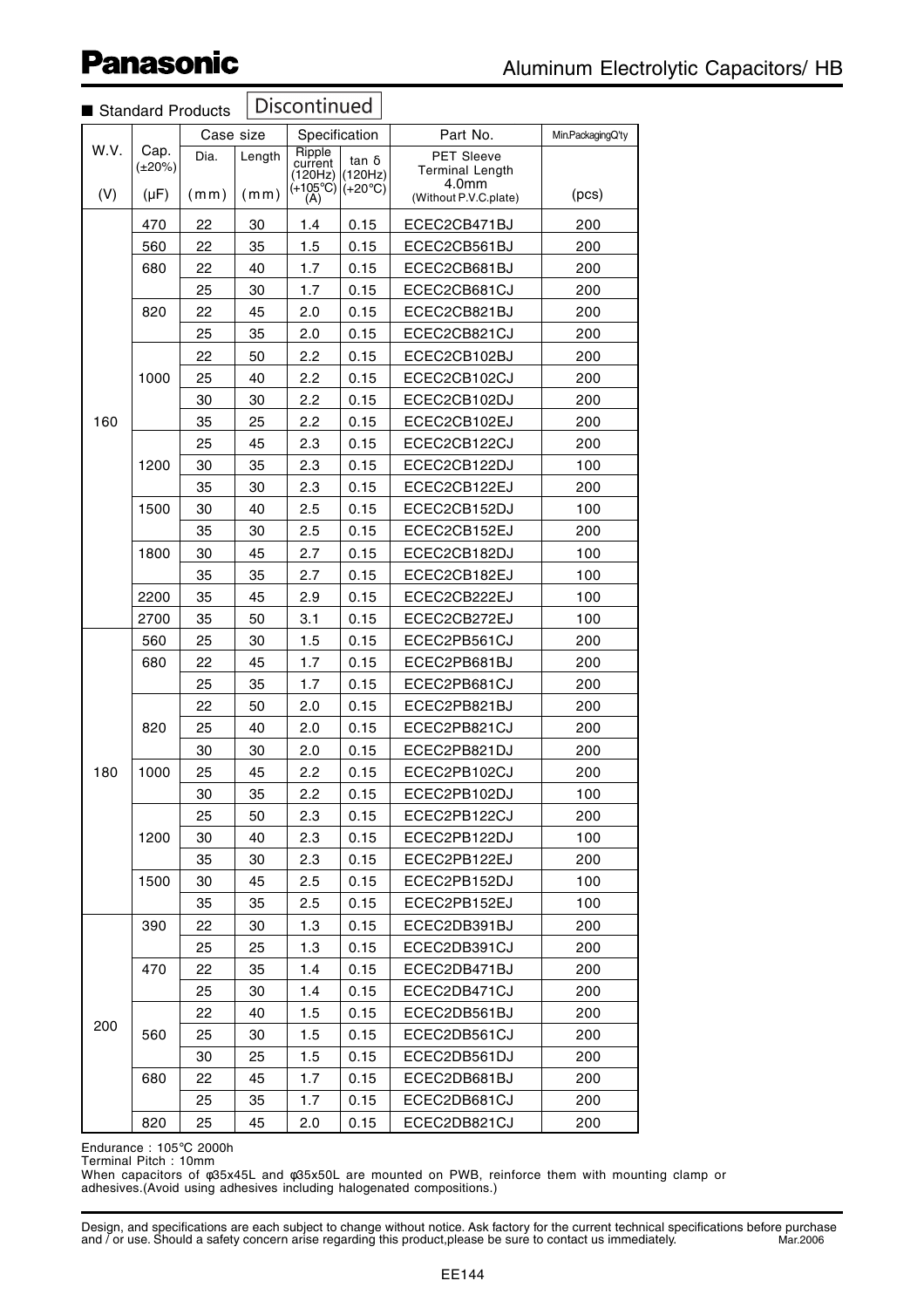| Standard Products |                      |           | Discontinued |                                                   |                                              |                                               |                     |
|-------------------|----------------------|-----------|--------------|---------------------------------------------------|----------------------------------------------|-----------------------------------------------|---------------------|
|                   |                      | Case size |              | Specification                                     |                                              | Part No.                                      | Min. Packaging Q'ty |
| W.V.              | Cap.<br>$(\pm 20\%)$ | Dia.      | Length       | Ripple<br>current<br>(120Hz)<br>$(+105^{\circ}C)$ | $\tan \delta$<br>(120Hz)<br>$(+20^{\circ}C)$ | PET Sleeve<br><b>Terminal Length</b><br>4.0mm | (pcs)               |
| (V)               | $(\mu F)$            | (mm)      | (mm)         | (A)                                               |                                              | (Without P.V.C.plate)                         |                     |
|                   | 820                  | 30        | 30           | 2.0                                               | 0.15                                         | ECEC2DB821DJ                                  | 200                 |
|                   |                      | 35        | 25           | 2.0                                               | 0.15                                         | ECEC2DB821EJ                                  | 200                 |
|                   | 1000                 | 25        | 50           | 2.2                                               | 0.15                                         | ECEC2DB102CJ                                  | 200                 |
|                   |                      | 30        | 35           | 2.2                                               | 0.15                                         | ECEC2DB102DJ                                  | 100                 |
|                   |                      | 35        | 30           | 2.2                                               | 0.15                                         | ECEC2DB102EJ                                  | 200                 |
| 200               | 1200                 | 30        | 40           | 2.3                                               | 0.15                                         | ECEC2DB122DJ                                  | 100                 |
|                   |                      | 35        | 35           | 2.3                                               | 0.15                                         | ECEC2DB122EJ                                  | 100                 |
|                   | 1500                 | 30        | 50           | 2.5                                               | 0.15                                         | ECEC2DB152DJ                                  | 100                 |
|                   |                      | 35        | 40           | 2.5                                               | 0.15                                         | ECEC2DB152EJ                                  | 100                 |
|                   | 1800                 | 35        | 45           | 2.7                                               | 0.15                                         | ECEC2DB182EJ                                  | 100                 |
|                   | 2200                 | 35        | 50           | 2.9                                               | 0.15                                         | ECEC2DB222EJ                                  | 100                 |
|                   | 330                  | 25        | 30           | 1.2                                               | 0.15                                         | ECEC2EB331CJ                                  | 200                 |
|                   | 390                  | 30        | 25           | 1.3                                               | 0.15                                         | ECEC2EB391DJ                                  | 200                 |
|                   | 470                  | 22        | 50           | 1.4                                               | 0.15                                         | ECEC2EB471BJ                                  | 200                 |
|                   |                      | 25        | 40           | 1.4                                               | 0.15                                         | ECEC2EB471CJ                                  | 200                 |
|                   |                      | 30        | 30           | 1.4                                               | 0.15                                         | ECEC2EB471DJ                                  | 200                 |
|                   | 560                  | 25        | 45           | 1.5                                               | 0.15                                         | ECEC2EB561CJ                                  | 200                 |
|                   |                      | 35        | 25           | 1.5                                               | 0.15                                         | ECEC2EB561EJ                                  | 200                 |
| 250               | 680                  | 25        | 50           | 1.7                                               | 0.15                                         | ECEC2EB681CJ                                  | 200                 |
|                   |                      | 30        | 40           | 1.7                                               | 0.15                                         | ECEC2EB681DJ                                  | 100                 |
|                   |                      | 35        | 30           | 1.7                                               | 0.15                                         | ECEC2EB681EJ                                  | 200                 |
|                   | 820                  | 30        | 45           | 2.0                                               | 0.15                                         | ECEC2EB821DJ                                  | 100                 |
|                   |                      | 35        | 35           | 2.0                                               | 0.15                                         | ECEC2EB821EJ                                  | 100                 |
|                   | 1000                 | 30        | 50           | 2.2                                               | 0.15                                         | ECEC2EB102DJ                                  | 100                 |
|                   |                      | 35        | 40           | 2.2                                               | 0.15                                         | ECEC2EB102EJ                                  | 100                 |
|                   | 1200                 | 35        | 45           | 2.3                                               | 0.15                                         | ECEC2EB122EJ                                  | 100                 |
|                   | 1500                 | 35        | 50           | 2.5                                               | 0.15                                         | ECEC2EB152EJ                                  | 100                 |
|                   | 180                  | 25        | 30           | 0.9                                               | 0.15                                         | ECEC2FB181CJ                                  | 200                 |
|                   | 220                  | 25        | 35           | 1.0                                               | 0.15                                         | ECEC2FB221CJ                                  | 200                 |
|                   |                      | 30        | 25           | 1.0                                               | 0.15                                         | ECEC2FB221DJ                                  | 200                 |
|                   | 270                  | 22        | 50           | 1.1                                               | 0.15                                         | ECEC2FB271BJ                                  | 200                 |
|                   |                      | 25        | 40           | 1.1                                               | 0.15                                         | ECEC2FB271CJ                                  | 200                 |
| 315               |                      | 30        | 30           | 1.1                                               | 0.15                                         | ECEC2FB271DJ                                  | 200                 |
|                   | 330                  | 25        | 45           | 1.2                                               | 0.15                                         | ECEC2FB331CJ                                  | 200                 |
|                   |                      | 30        | 35           | 1.2                                               | 0.15                                         | ECEC2FB331DJ                                  | 100                 |
|                   | 390                  | 25        | 50           | 1.3                                               | 0.15                                         | ECEC2FB391CJ                                  | 200                 |
|                   |                      | 30        | 40           | 1.3                                               | 0.15                                         | ECEC2FB391DJ                                  | 100                 |
|                   |                      | 35        | 30           | 1.3                                               | 0.15                                         | ECEC2FB391EJ                                  | 200                 |
|                   | 470                  | 30        | 45           | 1.4                                               | 0.15                                         | ECEC2FB471DJ                                  | 100                 |
|                   |                      | 35        | 35           | 1.4                                               | 0.15                                         | ECEC2FB471EJ                                  | 100                 |
|                   | 560                  | 30        | 50           | 1.5                                               | 0.15                                         | ECEC2FB561DJ                                  | 100                 |
|                   |                      | 35        | 40           | 1.5                                               | 0.15                                         | ECEC2FB561EJ                                  | 100                 |

Endurance : 105°C 2000h

Terminal Pitch : 10mm

When capacitors of φ35x45L and φ35x50L are mounted on PWB, reinforce them with mounting clamp or adhesives.(Avoid using adhesives including halogenated compositions.)

Design, and specifications are each subject to change without notice. Ask factory for the current technical specifications before purchase<br>and / or use. Should a safety concern arise regarding this product,please be sure t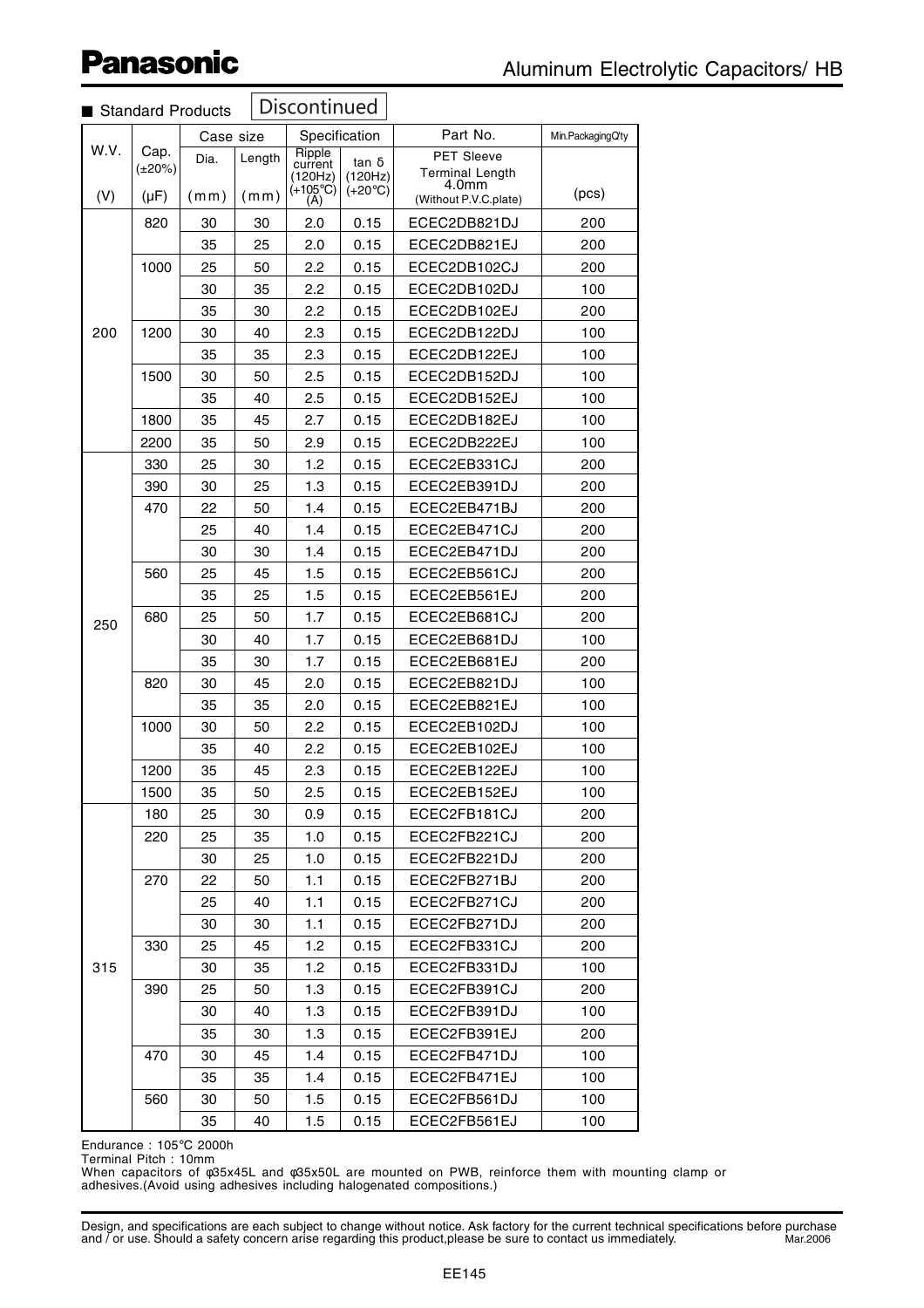|      | <b>UlaHuaTu TTUUUU</b> |      |        |                              |                  |                                                      |       |
|------|------------------------|------|--------|------------------------------|------------------|------------------------------------------------------|-------|
|      | Case size              |      |        | Specification                | Part No.         | Min.PackagingQ'ty                                    |       |
| W.V. | Cap.<br>$(\pm 20\%)$   | Dia. | Length | Ripple<br>current<br>(120Hz) | tan δ<br>(120Hz) | <b>PET</b> sleeve<br><b>Terminal Length</b><br>4.0mm |       |
| (V)  | $(\mu F)$              | (mm) | (mm)   | $(+105^{\circ}C)$<br>(A)     | $(+20^{\circ}C)$ | (Without P.V.C.plate)                                | (pcs) |
|      | 680                    | 35   | 45     | 1.7                          | 0.15             | ECEC2FB681EJ                                         | 100   |
| 315  | 820                    | 35   | 50     | 2.0                          | 0.15             | ECEC2FB821EJ                                         | 100   |
|      | 120                    | 22   | 30     | 0.75                         | 0.15             | ECEC2VB121BJ                                         | 200   |
|      |                        | 25   | 25     | 0.75                         | 0.15             | ECEC2VB121CJ                                         | 200   |
|      | 150                    | 22   | 35     | 0.82                         | 0.15             | ECEC2VB151BJ                                         | 200   |
|      | 180                    | 22   | 40     | 0.90                         | 0.15             | ECEC2VB181BJ                                         | 200   |
|      |                        | 25   | 30     | 0.90                         | 0.15             | ECEC2VB181CJ                                         | 200   |
|      |                        | 30   | 25     | 0.90                         | 0.15             | ECEC2VB181DJ                                         | 200   |
|      | 220                    | 22   | 45     | 1.0                          | 0.15             | ECEC2VB221BJ                                         | 200   |
|      |                        | 25   | 35     | 1.0                          | 0.15             | ECEC2VB221CJ                                         | 200   |
|      | 270                    | 25   | 45     | 1.1                          | 0.15             | ECEC2VB271CJ                                         | 200   |
| 350  |                        | 30   | 30     | 1.1                          | 0.15             | ECEC2VB271DJ                                         | 200   |
|      |                        | 35   | 25     | 1.1                          | 0.15             | ECEC2VB271EJ                                         | 200   |
|      | 330                    | 25   | 50     | 1.2                          | 0.15             | ECEC2VB331CJ                                         | 200   |
|      |                        | 30   | 40     | 1.2                          | 0.15             | ECEC2VB331DJ                                         | 100   |
|      |                        | 35   | 30     | 1.2                          | 0.15             | ECEC2VB331EJ                                         | 200   |
|      | 390                    | 30   | 45     | 1.3                          | 0.15             | ECEC2VB391DJ                                         | 100   |
|      |                        | 35   | 30     | 1.3                          | 0.15             | ECEC2VB391EJ                                         | 200   |
|      | 470                    | 30   | 50     | 1.4                          | 0.15             | ECEC2VB471DJ                                         | 100   |
|      | 560                    | 35   | 45     | 1.5                          | 0.15             | ECEC2VB561EJ                                         | 100   |
|      | 680                    | 35   | 50     | 1.7                          | 0.15             | ECEC2VB681EJ                                         | 100   |
|      | 82                     | 22   | 30     | 0.64                         | 0.15             | ECEC2GB820BJ                                         | 200   |
|      | 100                    | 22   | 30     | 0.69                         | 0.15             | ECEC2GB101BJ                                         | 200   |
|      |                        | 25   | 25     | 0.69                         | 0.15             | ECEC2GB101CJ                                         | 200   |
|      | 120                    | 22   | 35     | 0.75                         | 0.15             | ECEC2GB121BJ                                         | 200   |
|      |                        | 25   | 30     | 0.75                         | 0.15             | ECEC2GB121CJ                                         | 200   |
|      | 150                    | 22   | 40     | 0.82                         | 0.15             | ECEC2GB151BJ                                         | 200   |
|      |                        | 25   | 30     | 0.82                         | 0.15             | ECEC2GB151CJ                                         | 200   |
|      |                        | 30   | 25     | 0.82                         | 0.15             | ECEC2GB151DJ                                         | 200   |
|      | 180                    | 22   | 45     | 0.95                         | 0.15             | ECEC2GB181BJ                                         | 200   |
|      |                        | 25   | 35     | 0.95                         | 0.15             | ECEC2GB181CJ                                         | 200   |
| 400  |                        | 30   | 30     | 0.95                         | 0.15             | ECEC2GB181DJ                                         | 200   |
|      | 220                    | 25   | 45     | 1.1                          | 0.15             | ECEC2GB221CJ                                         | 200   |
|      |                        | 30   | 30     | 1.1                          | 0.15             | ECEC2GB221DJ                                         | 200   |
|      |                        | 35   | 25     | 1.1                          | 0.15             | ECEC2GB221EJ                                         | 200   |
|      | 270                    | 25   | 50     | 1.2                          | 0.15             | ECEC2GB271CJ                                         | 200   |
|      |                        | 30   | 35     | 1.2                          | 0.15             | ECEC2GB271DJ                                         | 100   |
|      |                        | 35   | 30     | 1.2                          | 0.15             | ECEC2GB271EJ                                         | 200   |
|      | 330                    | 30   | 45     | 1.35                         | 0.15             | ECEC2GB331DJ                                         | 100   |
|      |                        | 35   | 35     | 1.35                         | 0.15             | ECEC2GB331EJ                                         | 100   |
|      | 390                    | 30   | 50     | 1.55                         | 0.15             | ECEC2GB391DJ                                         | 100   |
|      |                        | 35   | 40     | 1.55                         | 0.15             | ECEC2GB391EJ                                         | 100   |

#### **Discontinued** ■ Standard Products

Endurance : 105°C 2000h

Terminal Pitch : 10mm

When capacitors of φ35x45L and φ35x50L are mounted on PWB, reinforce them with mounting clamp or adhesives.(Avoid using adhesives including halogenated compositions.)

Design, and specifications are each subject to change without notice. Ask factory for the current technical specifications before purchase and / or use. Should a safety concern arise regarding this product,please be sure to contact us immediately. Mar.2006